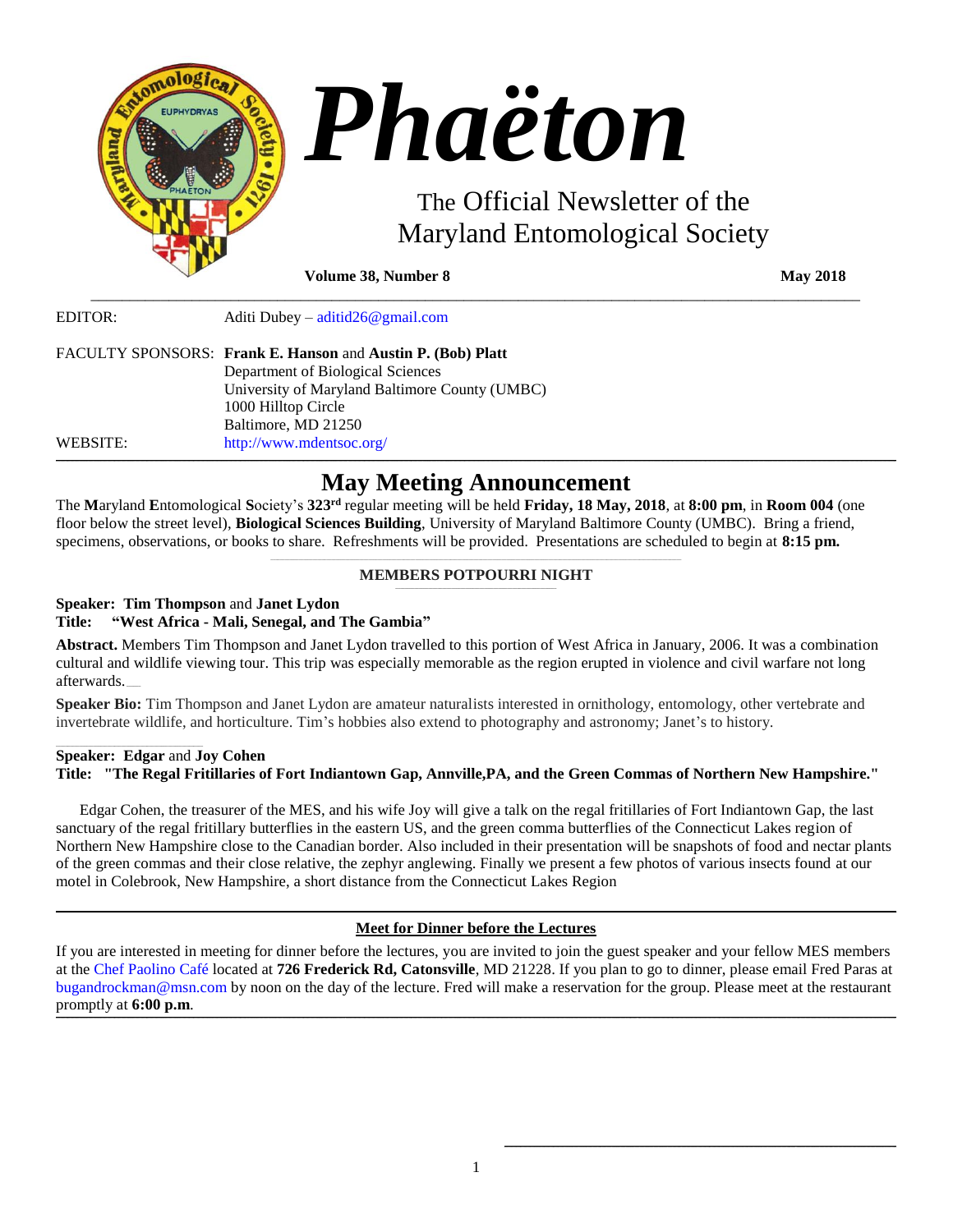**Volume 38, Number 8** May 2018

 $\mathcal{L}_\text{max}$  and  $\mathcal{L}_\text{max}$  and  $\mathcal{L}_\text{max}$  and  $\mathcal{L}_\text{max}$  and  $\mathcal{L}_\text{max}$ 

The meeting commenced at 8:30 PM, Friday, April 20, 2018, with a welcome by President Fred Paras. In attendance were 15 members and 6 guests. Treasurer Ed Cohen reported a balance of \$4,819.87, not including donations for the books and journals being given away at the meeting. The treasurer also stated that the Society's tax documents were filed.

Old Business: President Paras stated that 'It's a Bug's World' at the ESA meeting was a success. The Society was represented by members Fred Paras, Phil Kean, Gene Scarpulla, Harold Harlan, Gaye Williams, and Andrew Sharp. The newly purchased banner was displayed. Member Marcia Watson took photos. Harold Harland stated that the recently published text about bedbugs is selling at a reduced price for a limited time.

New Business: Officer elections will be held at the May meeting. Nominations may be submitted at any time.

#### 20 APRIL 2018 MES LECTURE

Speaker: Maria Lourdes Chamorro, Ph.D. Research Entomologist, Systematic Entomology Laboratory, United States Department of Agriculture (USDA), National Museum of Natural History (NMNH) Title: Documenting the native and non-native weevil (Coleoptera: Curculionoidea) fauna of the Hawaiian Islands: past, present, and future The Secretary is unable to complete minutes of the lecture at this time. They will appear in a future issue of the Phaëton.

Respectfully Submitted, Janet A. Lydon, MES Secretary

#### **\_\_\_\_\_\_\_\_\_\_\_\_\_\_\_\_\_\_\_\_\_\_\_\_\_\_\_\_\_\_\_\_\_\_\_\_\_\_\_\_\_\_\_\_\_\_\_\_\_\_\_\_\_\_\_\_\_\_\_\_\_\_\_\_\_\_\_\_\_\_\_\_\_\_\_\_\_\_\_\_\_\_\_\_\_\_\_\_\_\_\_\_\_\_\_\_\_\_\_\_\_\_\_\_\_\_\_\_\_\_\_\_\_\_\_\_\_\_\_\_\_\_\_\_\_\_\_\_\_\_\_\_\_\_\_\_\_\_\_\_\_\_\_\_\_\_\_\_\_\_\_\_\_\_\_\_\_\_\_\_\_\_\_\_\_\_\_\_ WELCOME TO NEW MEMBERS**

MES welcomes the following new members to the Society:

**Mark F. Feldlaufer – Annapolis, Maryland Ethan Rembold – Frederick, Maryland \_\_\_\_\_\_\_\_\_\_\_\_\_\_\_\_\_\_\_\_\_\_\_\_\_\_\_\_\_\_\_\_\_\_\_\_\_\_\_\_\_\_\_\_\_\_\_\_\_\_\_\_\_\_\_\_\_\_\_\_\_\_\_\_\_\_\_\_\_\_\_\_\_\_\_\_\_\_\_\_\_\_\_\_\_\_\_\_\_\_\_\_\_\_\_\_\_\_\_\_\_\_\_\_\_\_\_\_\_\_\_\_\_\_\_\_\_\_\_\_\_\_\_\_\_\_\_\_\_\_\_\_\_\_\_\_\_\_\_\_\_\_\_\_\_\_\_\_\_\_\_\_\_\_\_\_\_\_\_\_\_\_\_\_\_\_\_\_**



**Central Maryland Beekeepers Association** 

Supporting and promoting beekeepers and the viability of honeybees in central Maryland

#### **MEMBERS MEETINGS**

## **Tues, 5 June 2018; 7:00 p.m.**

Field trip to the bee yard of Bonny Wright, CMBA Secretary, on Belfast Road in Sparks. She maintains fifteen or more colonies and has planted a pollinator meadow. We'll have members stationed at locations in her apiary so small groups of our members can rotate through to learn about her set-up.

**Tues, 10 July 2018; 7:00 p.m. TBA** 

Members meetings are held at th[e Oregon Ridge Nature](https://www.google.com/maps/place/Oregon+Ridge+Nature+Center/@39.4970222,-76.6868097,15z/data=!4m2!3m1!1s0x0:0x9fbed14b2a0e98dd?sa=X&ved=0ahUKEwjkwILmv6jQAhXs6YMKHVsmDwgQ_BIIdDAK)  [Center, 13555 Beaver Dam Road, Cockeysville, MD.](https://www.google.com/maps/place/Oregon+Ridge+Nature+Center/@39.4970222,-76.6868097,15z/data=!4m2!3m1!1s0x0:0x9fbed14b2a0e98dd?sa=X&ved=0ahUKEwjkwILmv6jQAhXs6YMKHVsmDwgQ_BIIdDAK)  Additional information can be found at: [http://www.centralmarylandbees.org/meetings-3/membership](http://www.centralmarylandbees.org/meetings-3/membership-meeting-schedule/)[meeting-schedule/](http://www.centralmarylandbees.org/meetings-3/membership-meeting-schedule/)

#### **\_\_\_\_\_\_\_\_\_\_\_\_\_\_\_\_\_\_\_\_\_\_\_\_\_\_\_\_\_\_\_\_\_\_\_\_\_\_\_\_\_\_\_\_\_\_\_\_\_\_\_\_\_\_\_\_\_\_\_\_\_\_\_\_\_\_\_\_\_\_\_\_\_\_\_\_\_\_\_\_\_\_\_\_\_\_\_\_\_\_\_\_\_\_\_\_\_\_\_\_\_\_\_\_\_\_\_\_\_\_\_\_\_\_\_\_\_\_\_\_\_\_\_\_\_\_\_\_\_\_\_\_\_\_\_\_\_\_\_\_\_\_\_\_\_\_\_\_\_\_\_\_\_\_\_\_\_\_\_\_\_\_\_\_\_\_\_\_ ENTOMOLOGICAL SOCIETY OF WASHINGTON PUBLIC MEETING**

**Thu, 7 June 2018; 7:00 p.m.** Topic: TBA Speaker: TBA National Museum of Natural History, Smithsonian Institution, Washington, DC [http://entsocwash.org/.](http://entsocwash.org/)

# **NHSM LEP CLUB! RAISE BUTTERFLIES AND MOTHS**

Are you interested in raising butterflies and moths?

Natural History Society of Maryland LEP CLUB Husbandry – Food Sources – Mounting

Novice and expert lepidopterists will meet to exchange knowledge and support concerning habitat, threats, food sources, identification, and life cycle of butterflies and moths. With this knowledge, raising and breeding of moths and butterflies will be taught and practiced.

All ages welcomed.

Meetings are the last Thursday of the month May through October 7:00 PM to 8:30 PM

Membership to NHSM is required. Additional \$5 Lep Club fee for individuals, and \$19 for family Club memberships.

[https://marylandnature.org/support-maryland-nature/](https://d.docs.live.net/fc9dffb43a36b539/Phaeton/Are%20you%20interested%20in%20raising%20butterflies%20and%20moths?)

Find more information at:

[https://www.meetup.com/marylandnature/events/zcpsnpyxhbp](https://www.meetup.com/marylandnature/events/zcpsnpyxhbpc/) [c/](https://www.meetup.com/marylandnature/events/zcpsnpyxhbpc/)

#### **\_\_\_\_\_\_\_\_\_\_\_\_\_\_\_\_\_\_\_\_\_\_\_\_\_\_\_\_\_\_\_\_\_\_\_\_\_\_\_\_\_\_\_\_\_\_\_\_\_\_\_\_\_\_\_\_\_\_\_\_\_\_\_\_\_\_\_\_\_\_\_\_\_\_\_\_\_\_\_\_\_\_\_\_\_\_\_\_\_\_\_\_\_\_\_\_\_\_\_\_\_\_\_\_\_\_\_\_\_\_\_\_\_\_\_\_\_\_\_\_\_\_\_\_\_\_\_\_\_\_\_\_\_\_\_\_\_\_\_\_\_\_\_\_\_\_\_\_\_\_\_\_\_\_\_\_\_\_\_\_\_\_\_\_\_\_\_\_ HOWARD COUNTY BIRD CLUB BUTTERFLY WALKS**

#### **June 10, Sun, 11 am 2-3 hours.**

[Schooley Mill Park](http://www.howardbirds.org/birdinghowardcounty/SchooleyMill/schooley_mill_directions.htm) Butterfly Walk.

Register with [Sue Muller](mailto:smuller@howardcounty.md.gov?subject=Butterfly%20Walk) for notification of last minute changes. Paved paths. Facilities available. Take precautions against ticks, chiggers, mosquitoes and sunburn and bring water. Cancelled if raining or below 55 degrees.